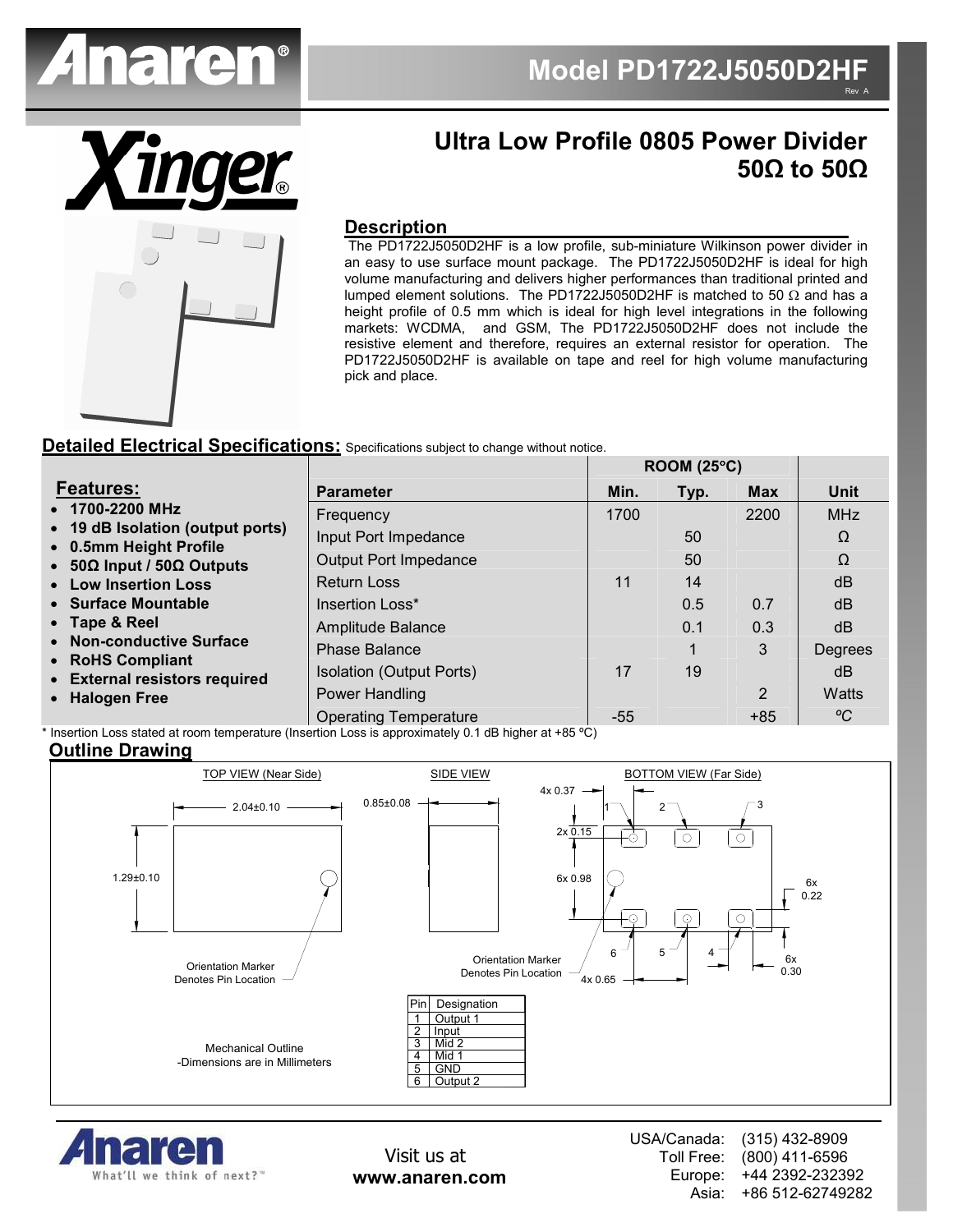

# **Typical Broadband Performance: 500 MHz. to 6.0 GHz.**





Visit us at **www.anaren.com** USA/Canada: Toll Free: Europe: Asia: (315) 432-8909 (800) 411-6596 +44 2392-232392 +86 512-62749282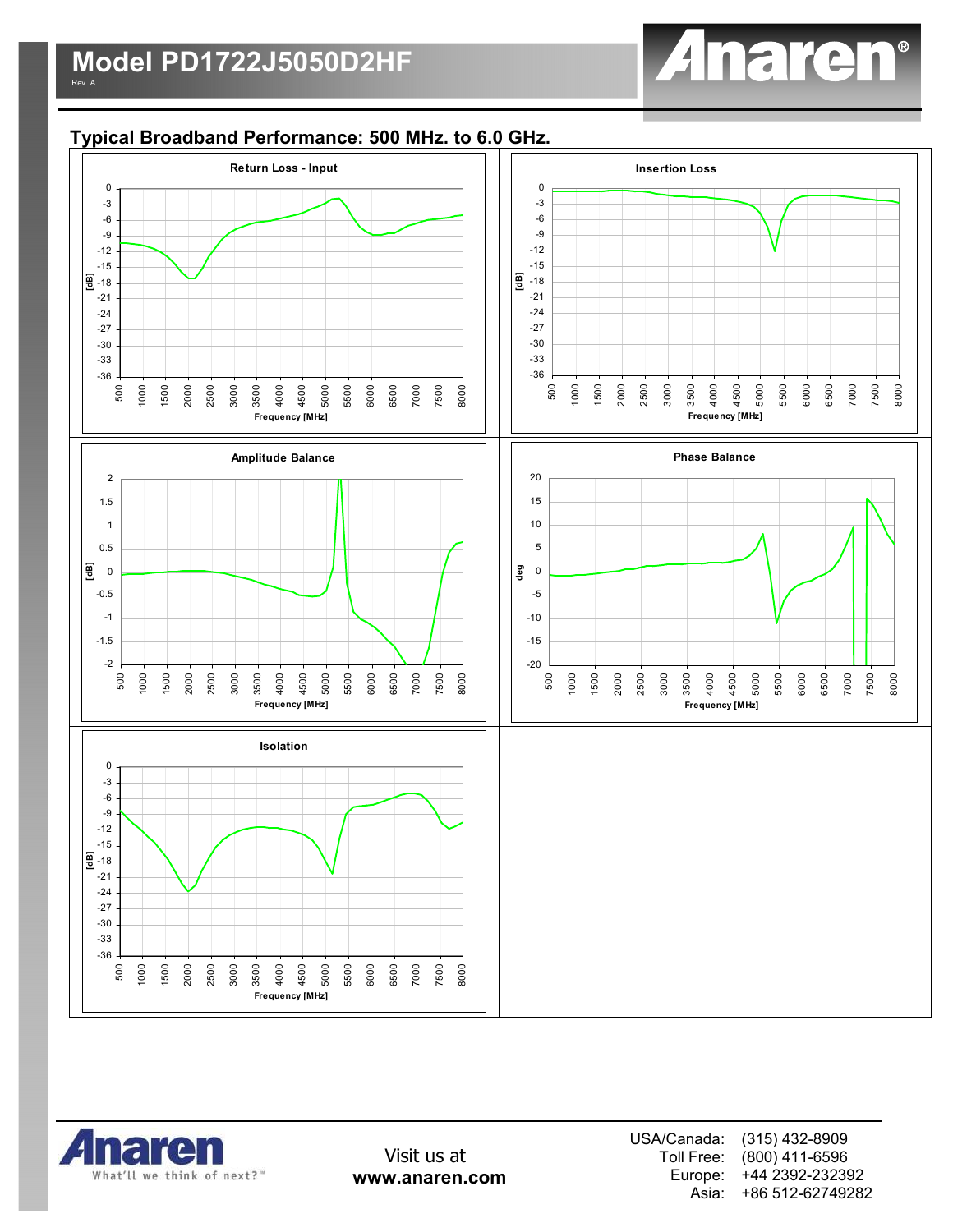## **Model PD1722J5050D2HF** Rev A

# **Typical Performance: 1600 MHz. to 2300 MHz.**





Visit us at **www.anaren.com** USA/Canada: Toll Free: Europe: Asia: (315) 432-8909 (800) 411-6596 +44 2392-232392 +86 512-62749282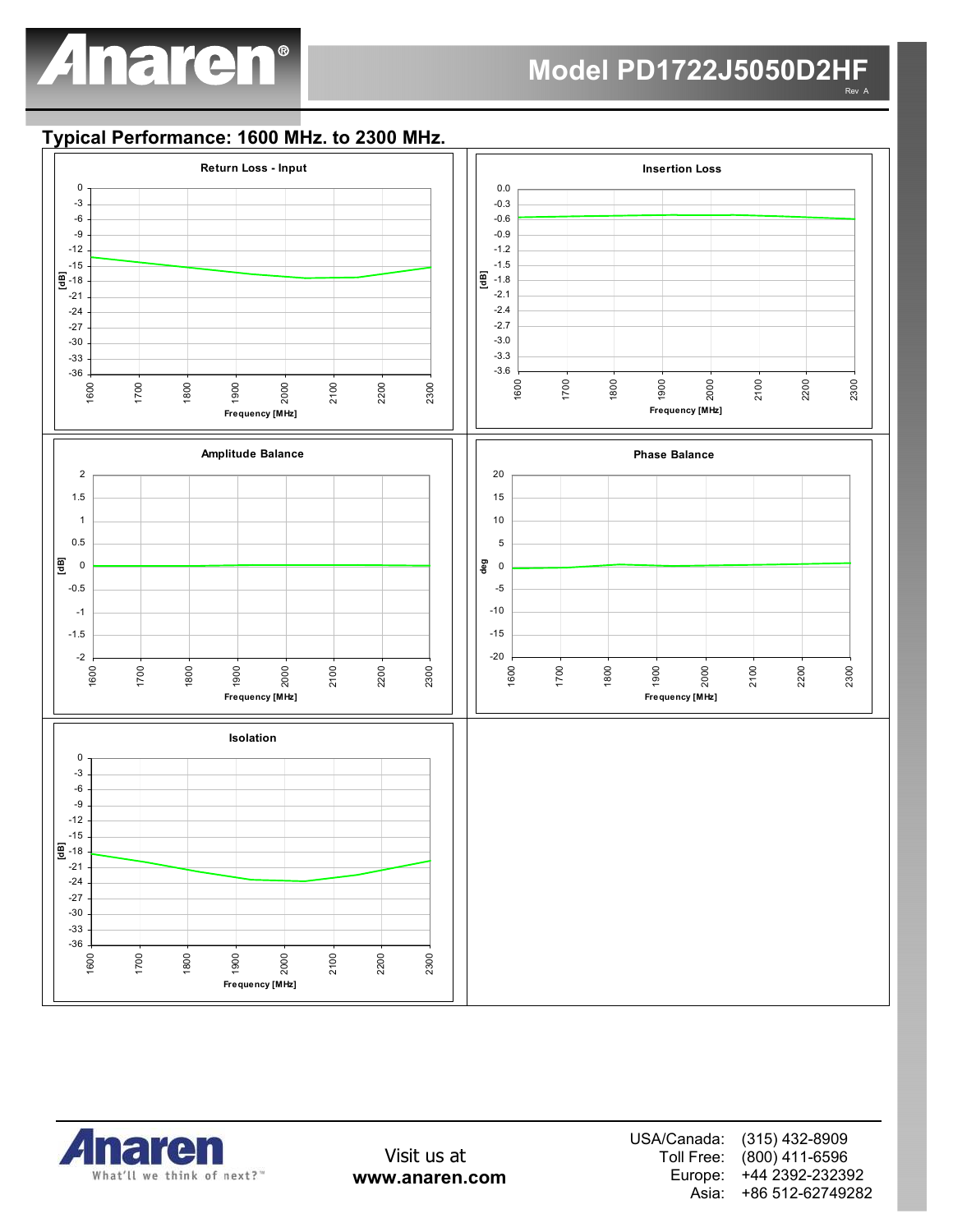

## **Mounting Configuration:**

In order for Xinger surface mount components to work optimally, the proper impedance transmission lines must be used to connect to the RF ports. If this condition is not satisfied, insertion loss, Isolation and VSWR may not meet published specifications.

All of the Xinger components are constructed from organic PTFE based composites which possess excellent electrical and mechanical stability. Xinger components are compliant to a variety of ROHS and Green standards and ready for Pb-free soldering processes. Pads are Gold plated with a Nickel barrier.

An example of the PCB footprint used in the testing of these parts is shown below. In specific designs, the transmission line widths need to be adjusted to the unique dielectric coefficients and thicknesses as well as varying pick and place equipment tolerances. In addition, since the PD1722J5050D2HF is a Wilkinson power divider, external 0402 100Ω and 200Ω resistors must be mounted in locations R1 and R2 respectively, as shown in the Figure below.

#### **Pad Footprint w/ 0402 Resistor Locations**



Mounting Footprint Dimensions are in Inches [Millimeters]

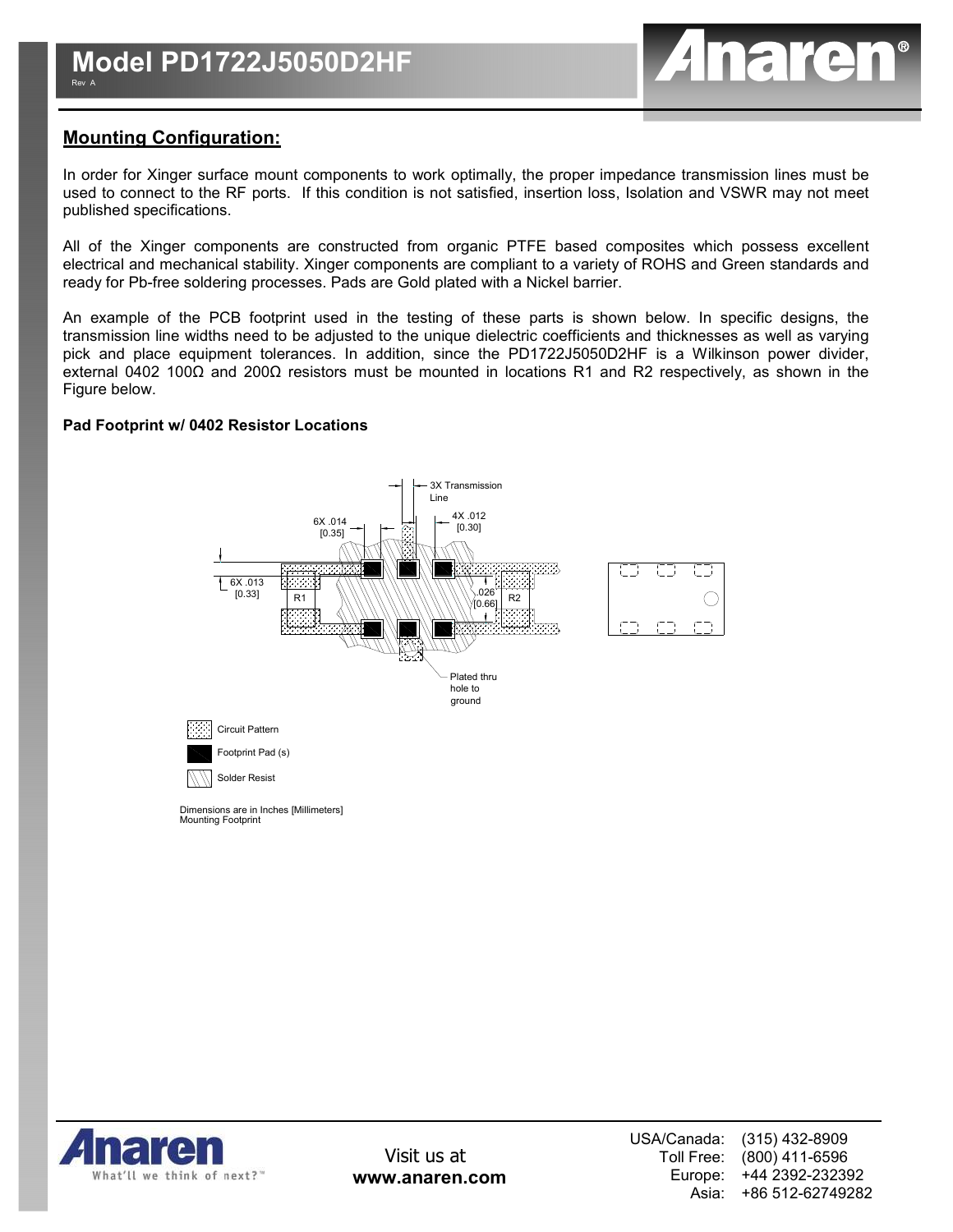

# **Packaging and Ordering Information**

Parts are available in reel and are packaged per EIA 481-2. Parts are oriented in tape and reel as shown below. Minimum order quantities are 4000 per reel. See Model Numbers below for further ordering information.